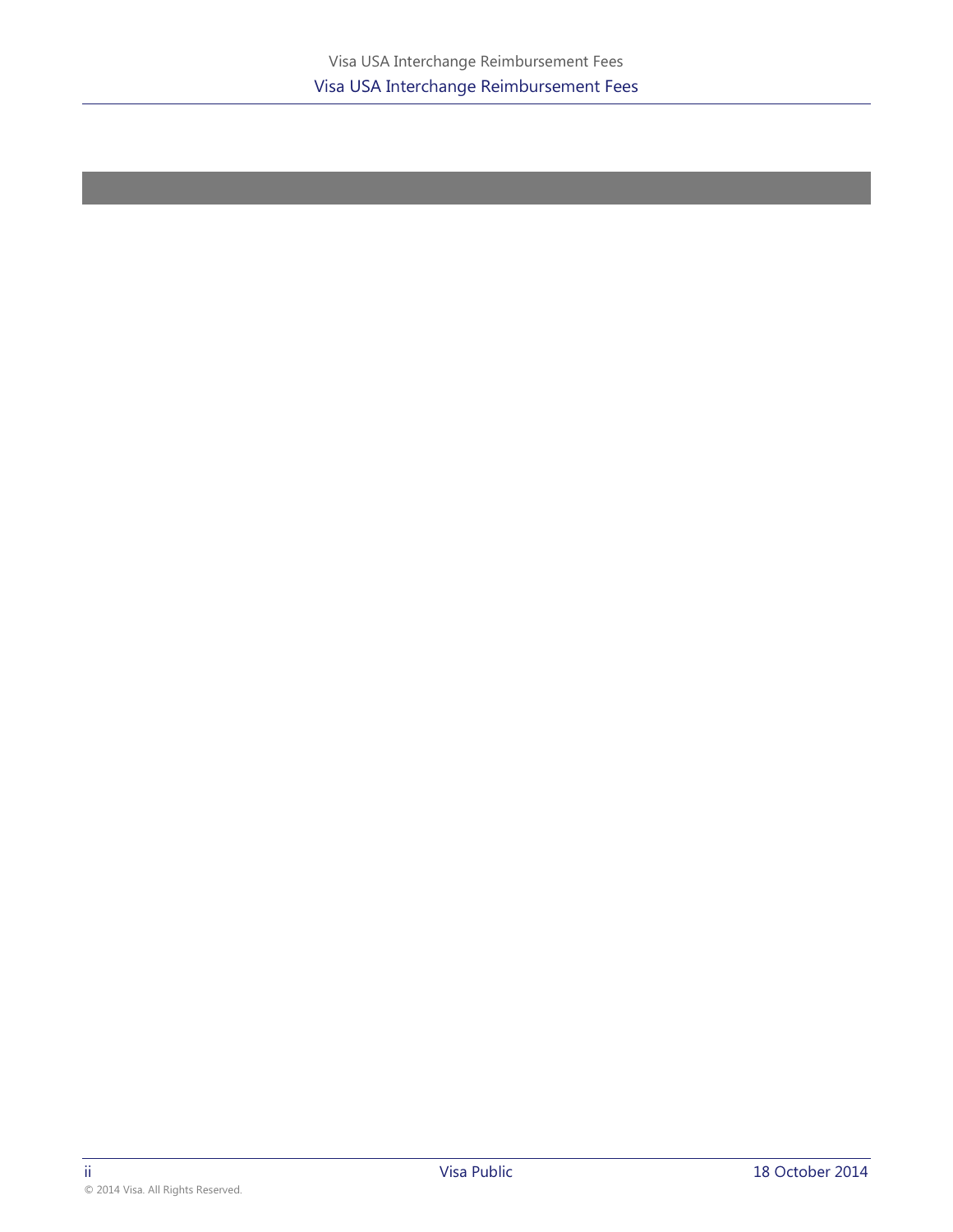#### Introduction to the Visa USA Interchange Reimbursement Fees

The following tables set forth the interchange reimbursement fees applied on Visa financial transactions completed within the 50 United States and the District of Columbia.

Visa uses interchange reimbursement fees as transfer fees between financial institutions to balance and grow the payment system for the benefit of all participants. Merchants do not pay interchange reimbursement fees; merchants pay "merchant discount" to their financial institution. This is an important distinction, because merchants buy a variety of processing services from financial institutions; all these services may be included in their merchant discount rate, which is typically a percentage rate per transaction.

Note: This document is a supplement of the Visa Core Rules and Visa Product and Service Rules. In the event of any conflict between any content in this document, any document referenced herein, any exhibit to this document, or any communications concerning this document, and any content in the Visa Core Rules and Visa Product and Service Rules, the Visa Core Rules and Visa Product and Service Rules shall govern and control.

#### Contact Information

If you have any questions about Visa's interchange rates or your merchant discount, please contact your financial institution.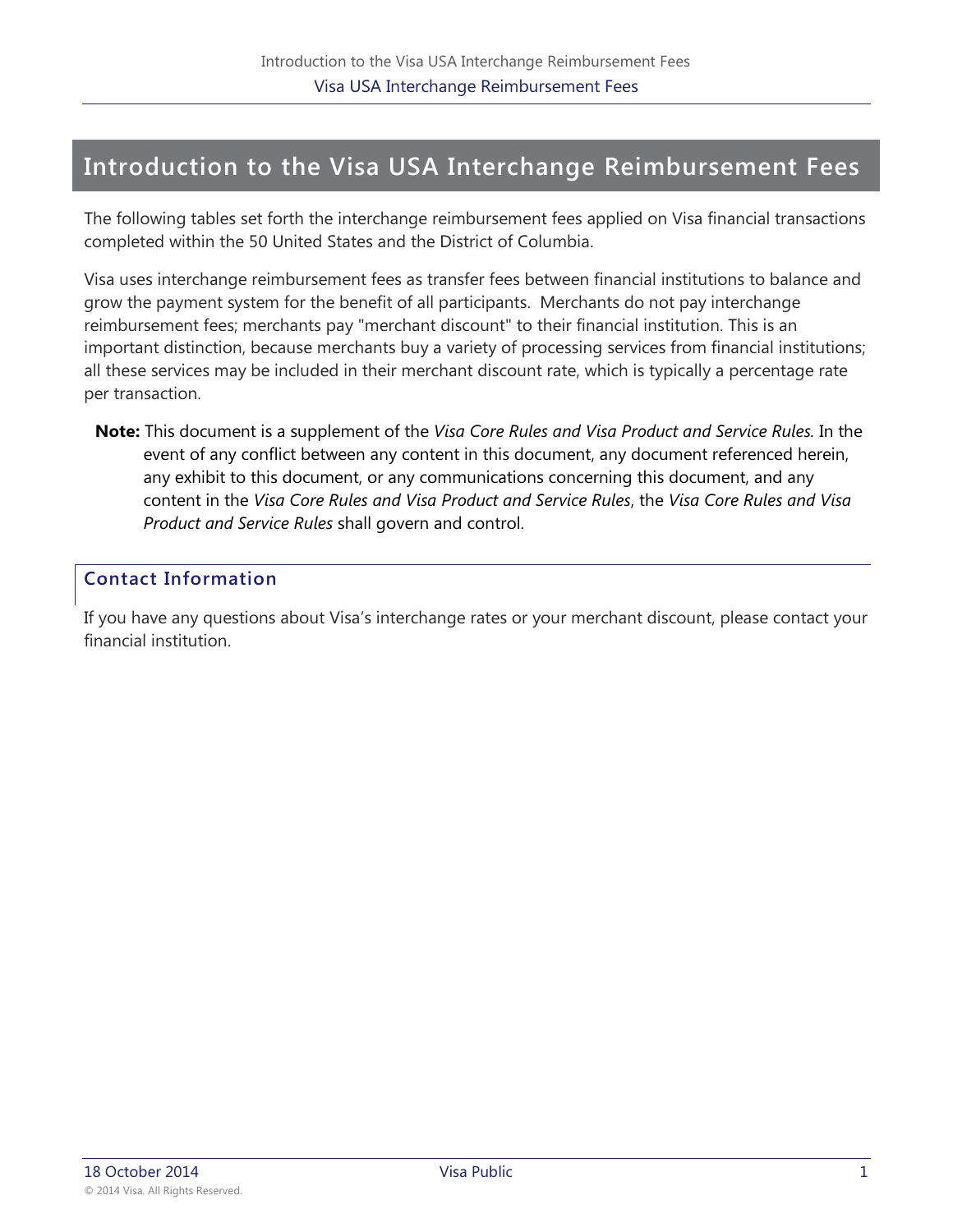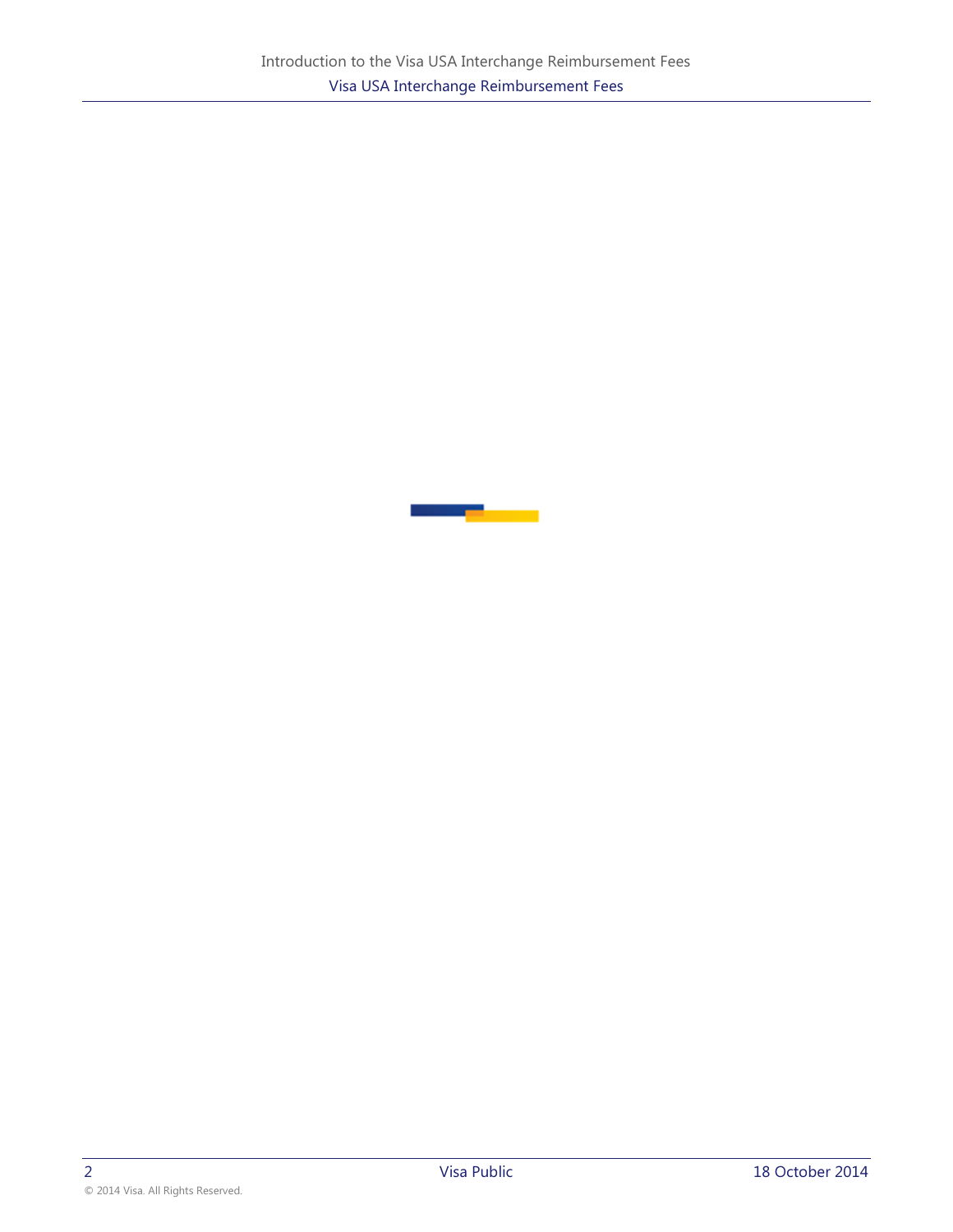#### A Visa USA Consumer Check Card Exempt and Regulated Interchange Reimbursement Fees

| Fee Program                                            | <b>Exempt Visa Check Card</b>    | <b>Regulated Visa Check Card</b> |  |  |
|--------------------------------------------------------|----------------------------------|----------------------------------|--|--|
| <b>Card Present Transactions</b>                       |                                  |                                  |  |  |
| CPS/Supermarket, Debit                                 | \$0.30                           | $0.05\% + $0.21*$                |  |  |
| CPS/Retail, Debit                                      | $0.80\% + $0.15$                 | $0.05\% + $0.21*$                |  |  |
| <b>CPS/Automated Fuel Dispenser</b><br>(AFD), Debit    | $0.80\% + $0.15$<br>(\$0.95 Cap) | $0.05\% + $0.21*$                |  |  |
| <b>CPS/Service Station, Debit</b>                      | $0.80\% + $0.15$<br>(\$0.95 Cap) | $0.05\% + $0.21*$                |  |  |
| CPS/Small Ticket, Debit                                | $1.55\% + $0.04^1$               | $0.05\% + $0.21*$                |  |  |
| <b>CPS/Restaurant, Debit</b>                           | $1.19\% + $0.10$                 | $0.05\% + $0.21*$                |  |  |
| <b>CPS/Hotel and Car Rental Card</b><br>Present, Debit | $1.19% + $0.10$                  | $0.05\% + $0.21*$                |  |  |
| <b>CPS/Passenger Transport Card</b><br>Present, Debit  | $1.19\% + $0.10$                 | $0.05\% + $0.21*$                |  |  |
| <b>Travel Service, Debit</b>                           | $1.19\% + $0.10$                 | $0.05\% + $0.21*$                |  |  |
| CPS/Retail Key Entry, Debit <sup>2</sup>               | $1.65\% + $0.15$                 | $0.05\% + $0.21*$                |  |  |
| <b>Card Not Present Transactions</b>                   |                                  |                                  |  |  |
| CPS/Retail 2 - Card Not Present,<br><b>Debit</b>       | $0.65\% + $0.15$<br>(\$2.00 Cap) | $0.05\% + $0.21*$                |  |  |
| <b>CPS/Debt Repayment</b>                              | $0.65\% + $0.15$<br>(\$2.00 Cap) | $0.05\% + $0.21*$                |  |  |
| CPS/Utility, Debit                                     | \$0.65                           | $0.05\% + $0.21*$                |  |  |
| <b>CPS/Debit Tax Payment</b>                           | $0.65\% + $0.15$<br>(\$2.00 Cap) | $0.05\% + $0.21*$                |  |  |
| <b>CPS/Card Not Present, Debit</b>                     | $1.65\% + $0.15$                 | $0.05\% + $0.21*$                |  |  |
| CPS/e-Commerce Basic, Debit                            | $1.65\% + $0.15$                 | $0.05\% + $0.21*$                |  |  |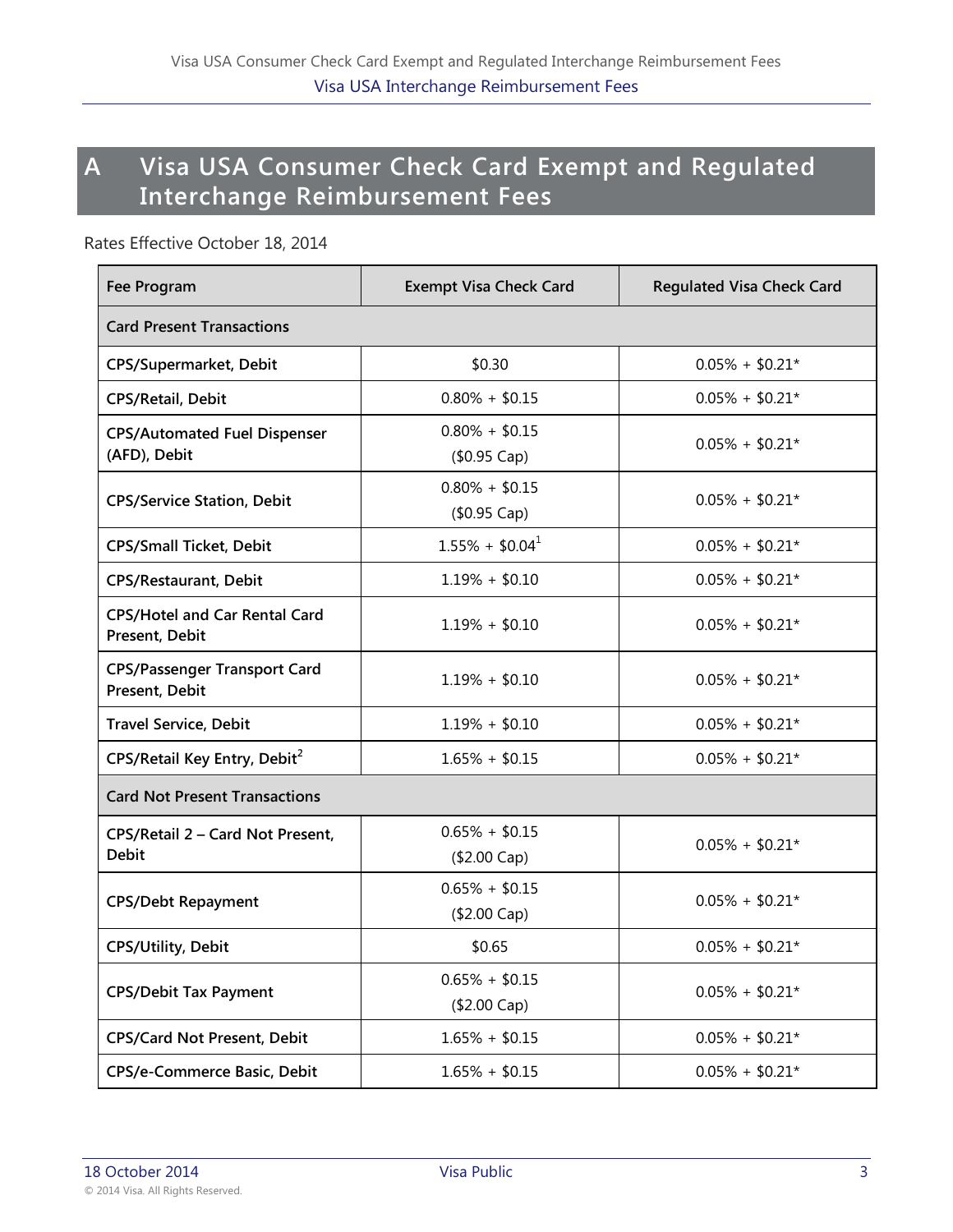| Fee Program                                                                   | <b>Exempt Visa Check Card</b> | <b>Regulated Visa Check Card</b> |  |  |
|-------------------------------------------------------------------------------|-------------------------------|----------------------------------|--|--|
| <b>Card Not Present Transactions (continued)</b>                              |                               |                                  |  |  |
| CPS/e-Commerce Preferred Retail,<br><b>Debit</b>                              | $1.60\% + $0.15$              | $0.05\% + \$0.21*$               |  |  |
| <b>CPS/e-Commerce Preferred Hotel</b><br>and Car Rental, Debit                | $1.70\% + $0.15$              | $0.05\% + $0.21*$                |  |  |
| <b>CPS/e-Commerce Preferred</b><br>Passenger Transport, Debit                 | $1.70\% + $0.15$              | $0.05\% + $0.21*$                |  |  |
| <b>CPS/Hotel and Car Rental Card</b><br>Not Present, Debit                    | $1.70\% + $0.15$              | $0.05\% + $0.21*$                |  |  |
| <b>CPS/Passenger Transport Card Not</b><br>Present, Debit                     | $1.70\% + $0.15$              | $0.05\% + $0.21*$                |  |  |
| <b>CPS/Account Funding, Debit</b>                                             | $1.75\% + $0.20$              | $0.05\% + $0.21*$                |  |  |
| <b>Electronic Interchange</b><br>Reimbursement Fee (EIRF), Debit <sup>3</sup> | $1.75\% + $0.20$              | $0.05\% + $0.21*$                |  |  |
| <b>Standard Interchange</b><br>Reimbursement Fee, Debit                       | $1.90\% + $0.25$              | $0.05\% + $0.21*$                |  |  |

Note: Fees in this table are listed in U.S. dollars; fees are paid to cardholder financial institutions.

\* Issuers that certify to Visa their compliance with the interim fraud prevention standards will receive an additional US \$0.01.

 $^1$  Small-ticket interchange rate on PIN-authenticated Visa Debit transactions applies only to Visa Network 002 transactions.

 $2$  Not applicable to PIN-authenticated transactions.

 $3$  EIRF transactions from AFDs and service stations are eligible for a US \$0.95 cap.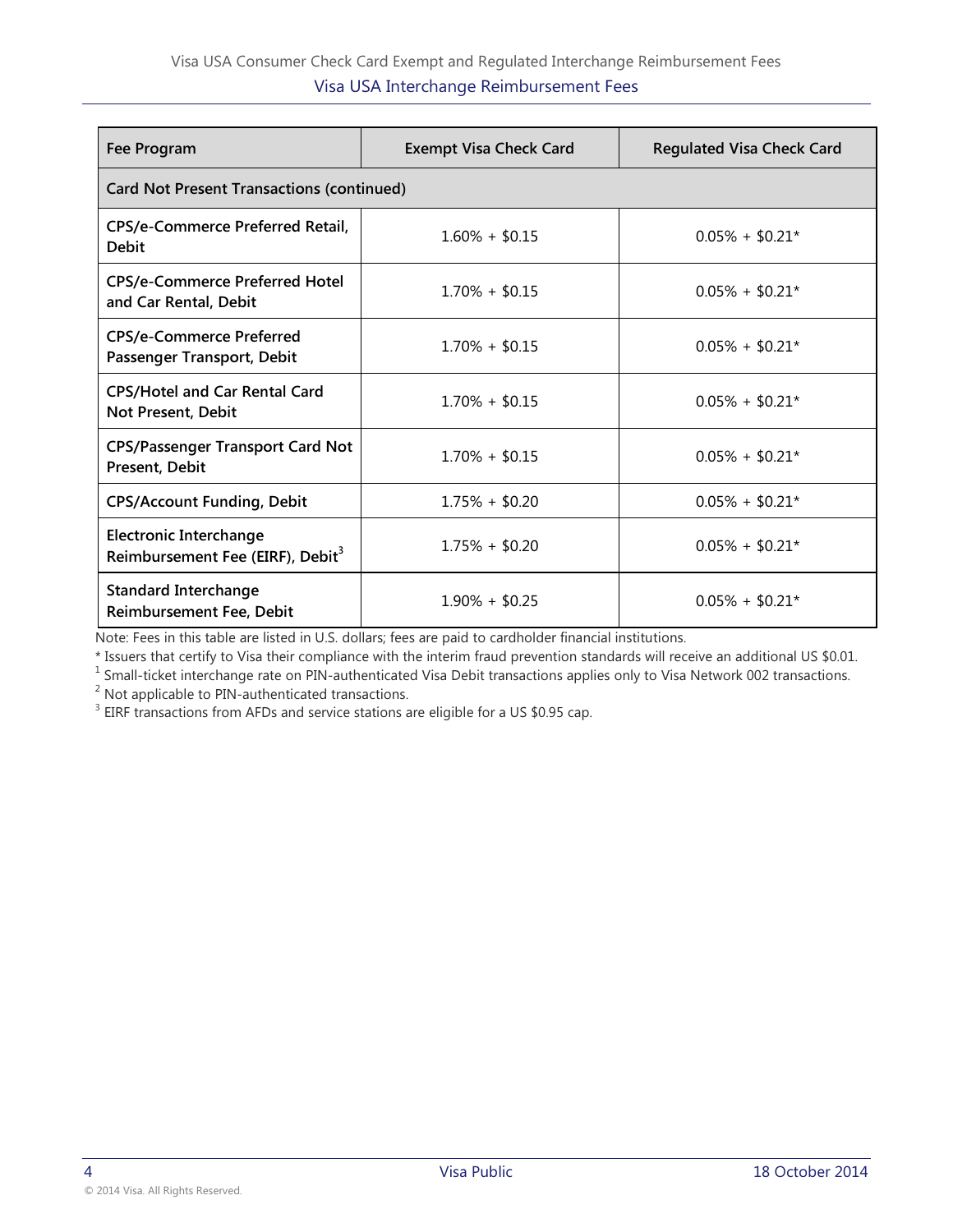#### B Visa U.S.A. Consumer Prepaid Exempt & Regulated and Other Exempt Products Interchange Reimbursement Fees

| Fee Program                                              | <b>EXEMPT Visa Consumer Prepaid</b><br>and Other Exempt | <b>REGULATED Visa Consumer</b><br>Prepaid |  |  |  |
|----------------------------------------------------------|---------------------------------------------------------|-------------------------------------------|--|--|--|
| <b>Card Present Transactions</b>                         |                                                         |                                           |  |  |  |
| CPS/Supermarket, Prepaid                                 | $1.15% + $0.15$<br>(\$0.35 Cap)                         | $0.05\% + $0.21*$                         |  |  |  |
| <b>CPS/Retail, Prepaid</b>                               | $1.15% + $0.15$                                         | $0.05\% + $0.21*$                         |  |  |  |
| <b>CPS/Automated Fuel Dispenser</b><br>(AFD), Prepaid    | $1.15% + $0.15$<br>(\$0.95 Cap)                         | $0.05\% + $0.21*$                         |  |  |  |
| <b>CPS/Service Station, Prepaid</b>                      | $1.15% + $0.15$<br>(\$0.95 Cap)                         | $0.05\% + $0.21*$                         |  |  |  |
| <b>CPS/Small Ticket, Prepaid</b>                         | $1.60\% + $0.05^1$                                      | $0.05\% + $0.21*$                         |  |  |  |
| <b>CPS/Hotel and Car Rental Card</b><br>Present, Prepaid | $1.15% + $0.15$                                         | $0.05\% + $0.21*$                         |  |  |  |
| <b>CPS/Restaurant, Prepaid</b>                           | $1.15% + $0.15$                                         | $0.05\% + $0.21*$                         |  |  |  |
| <b>CPS/Passenger Transport Card</b><br>Present, Prepaid  | $1.15% + $0.15$                                         | $0.05\% + $0.21*$                         |  |  |  |
| <b>Travel Service, Prepaid</b>                           | $1.15% + $0.15$                                         | $0.05\% + $0.21*$                         |  |  |  |
| CPS/Retail Key Entry, Prepaid <sup>2</sup>               | $1.75\% + $0.20$                                        | $0.05\% + $0.21*$                         |  |  |  |
| <b>Card Not Present Transactions</b>                     |                                                         |                                           |  |  |  |
| <b>CPS/Retail 2 Card Not Present,</b><br>Prepaid         | $0.65\% + $0.15$<br>(\$2.00 Cap)                        | $0.05\% + $0.21*$                         |  |  |  |
| <b>CPS/Debt Repayment</b>                                | $0.65\% + $0.15$<br>(\$2.00 Cap)                        | $0.05\% + $0.21*$                         |  |  |  |
| CPS/Utility, Prepaid                                     | \$0.65                                                  | $0.05\% + $0.21*$                         |  |  |  |
| <b>CPS/Debit Tax Payment</b>                             | $0.65\% + $0.15$<br>(\$2.00 Cap)                        | $0.05\% + $0.21*$                         |  |  |  |
| <b>CPS/Card Not Present, Prepaid</b>                     | $1.75\% + $0.20$                                        | $0.05\% + $0.21*$                         |  |  |  |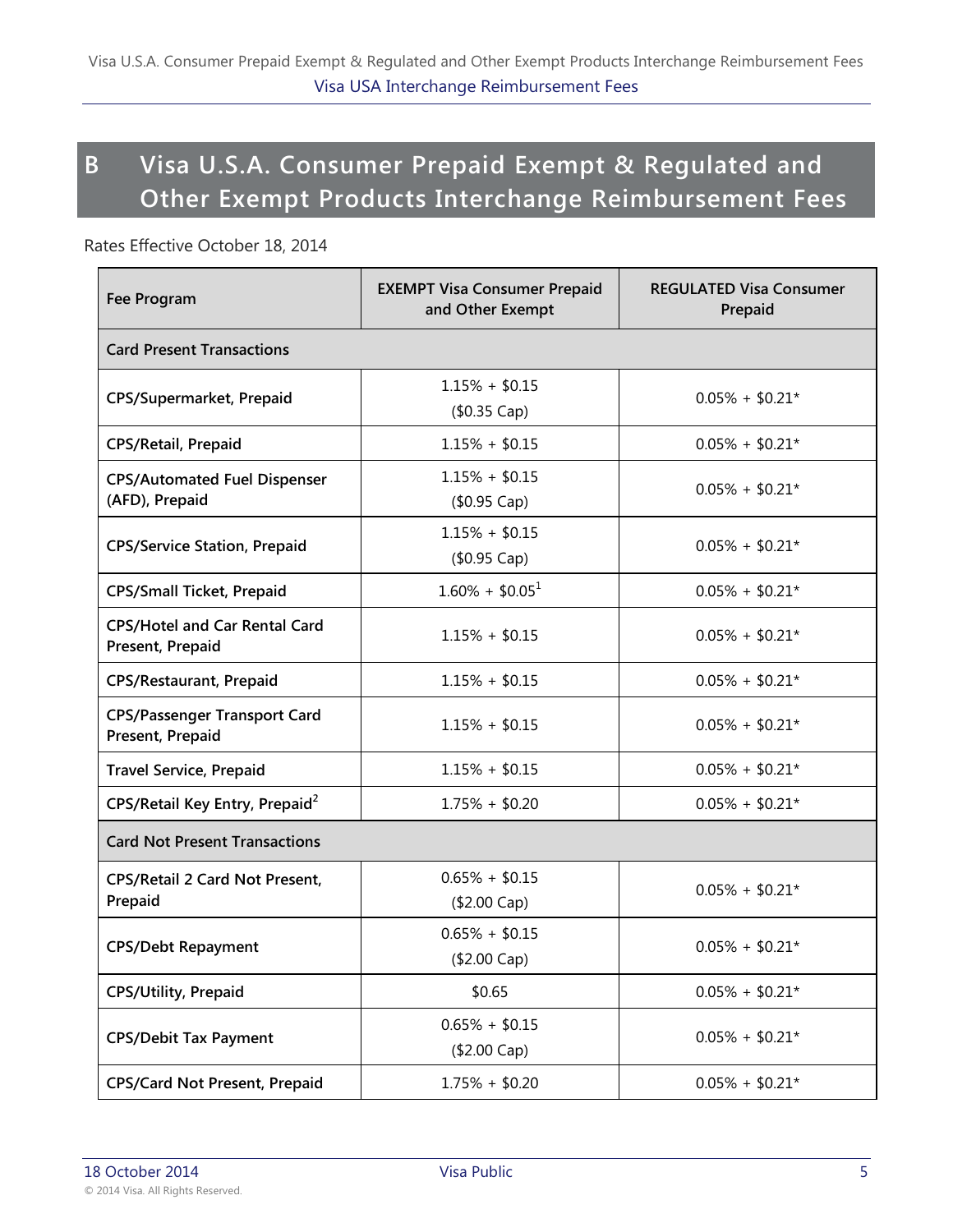| Fee Program                                                               | <b>EXEMPT Visa Consumer Prepaid</b><br>and Other Exempt | <b>REGULATED Visa Consumer</b><br>Prepaid |
|---------------------------------------------------------------------------|---------------------------------------------------------|-------------------------------------------|
| <b>Card Not Present Transactions (continued)</b>                          |                                                         |                                           |
| CPS/e-Commerce Basic, Prepaid                                             | $1.75\% + $0.20$                                        | $0.05\% + $0.21*$                         |
| CPS/e-Commerce Preferred Retail,<br>Prepaid                               | $1.75\% + $0.20$                                        | $0.05\% + $0.21*$                         |
| <b>CPS/e-Commerce Preferred Hotel</b><br>and Car Rental, Prepaid          | $1.75\% + $0.20$                                        | $0.05\% + $0.21*$                         |
| <b>CPS/e-Commerce Preferred</b><br>Passenger Transport, Prepaid           | $1.75\% + $0.20$                                        | $0.05\% + $0.21*$                         |
| CPS/Hotel and Car Rental Card<br>Not Present, Prepaid                     | $1.75\% + $0.20$                                        | $0.05\% + $0.21*$                         |
| <b>CPS/Passenger Transport, Prepaid</b>                                   | $1.75\% + $0.20$                                        | $0.05\% + $0.21*$                         |
| <b>CPS/Account Funding, Prepaid</b>                                       | $1.80\% + $0.20$                                        | $0.05\% + $0.21*$                         |
| <b>Electronic Interchange</b><br>Reimbursement Fee (EIRF),<br>Prepaid $3$ | $1.80\% + $0.20$                                        | $0.05\% + $0.21*$                         |
| <b>Standard Interchange</b><br>Reimbursement Fee, Prepaid                 | $1.90\% + $0.25$                                        | $0.05\% + $0.21*$                         |

Note: Fees in this table are listed in U.S. dollars; fees are paid to cardholder financial institutions.

\* Issuers that certify to Visa their compliance with the interim fraud prevention standards will receive an additional US \$0.01.

 $^1$  Small-ticket interchange rate on PIN-authenticated Visa Prepaid transactions applies only to Visa Network 002.

 $2$  Not applicable to PIN-authenticated transactions.

 $3$  EIRF transactions from AFDs and service stations are eligible for a US \$0.95 cap.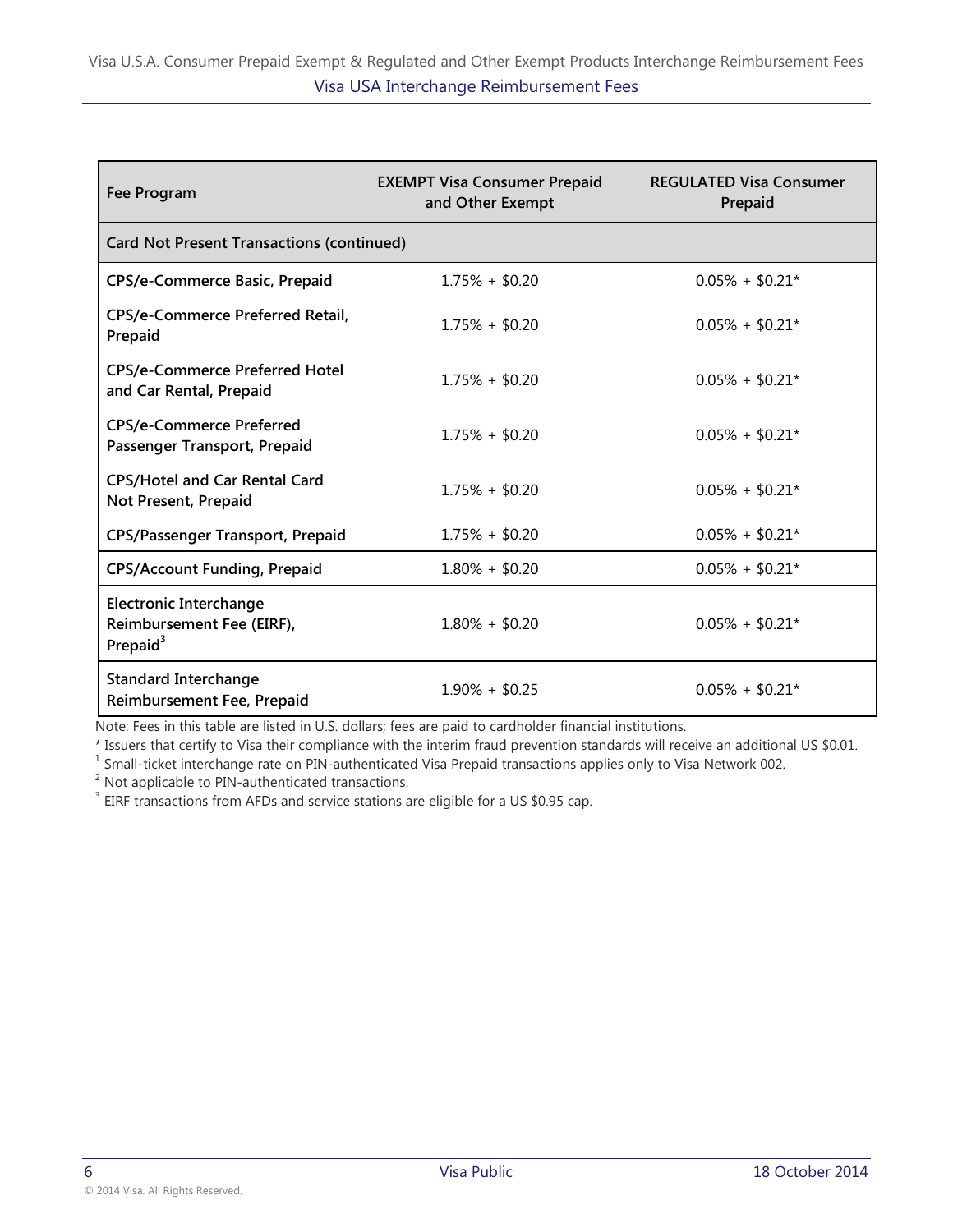### C Visa U.S.A. Consumer Credit Interchange Reimbursement Fees

| Fee Program                                                       | <b>Visa</b><br>Signature<br>Preferred | <b>Visa</b><br>Signature                       | <b>Traditional</b><br><b>Rewards</b> | All Other<br><b>Products</b> |
|-------------------------------------------------------------------|---------------------------------------|------------------------------------------------|--------------------------------------|------------------------------|
| CPS/Supermarket Credit-Performance<br>Threshold* I                |                                       |                                                |                                      | $1.15% + $0.05$              |
| CPS/Supermarket Credit-Performance<br>Threshold* II               |                                       | CPS/Rewards<br>$\mathbf 1$<br>$1.65\% + $0.10$ |                                      | $1.20\% + $0.05$             |
| CPS/Supermarket Credit-Performance<br>Threshold* III              |                                       |                                                |                                      | $1.22\% + $0.05$             |
| CPS/Supermarket Credit-All Other                                  | $2.10% +$                             | CPS/Rewards 1<br>$1.65\% + $0.10$              |                                      | $1.22% +$<br>\$0.05          |
| CPS/Retail Credit-Performance Threshold* I                        | \$0.10                                | CPS/Rewards                                    | $1.43\% + $0.10$                     |                              |
| CPS/Retail Credit-Performance Threshold* II                       |                                       | 1<br>$1.65\% + $0.10$                          | $1.47\% + $0.10$                     |                              |
| CPS/Retail Credit-Performance Threshold*<br>Ш                     |                                       |                                                | $1.51\% + $0.10$                     |                              |
| CPS/Retail-All Other                                              |                                       | CPS/Rewards 1<br>$1.65\% + $0.10$              |                                      | $1.51% +$<br>\$0.10          |
| <b>CPS/Small Ticket</b>                                           |                                       | $1.65\% + $0.04$                               |                                      |                              |
| <b>CPS/Retail 2</b>                                               | $2.40%$ +<br>$$0.10**$                | $1.43\% + $0.05$                               |                                      |                              |
| <b>CPS/Recurring Payments</b><br>MCCs: 4814 (Telco); 4899 (Cable) | $2.40%$ +<br>\$0.10                   | $1.43\% + $0.05$                               |                                      |                              |
| <b>CPS/Charity</b>                                                | $1.35\% + $0.05$                      |                                                |                                      |                              |
| <b>CPS/Automated Fuel Dispenser (AFD)</b>                         |                                       |                                                | $1.15\% + $0.25 ($1.10 Cap)$         |                              |
| <b>CPS/Service Station</b>                                        | $1.15\% + $0.25 ($1.10 Cap)$          |                                                |                                      |                              |
| <b>CPS/Utility</b>                                                | \$0.75                                |                                                |                                      |                              |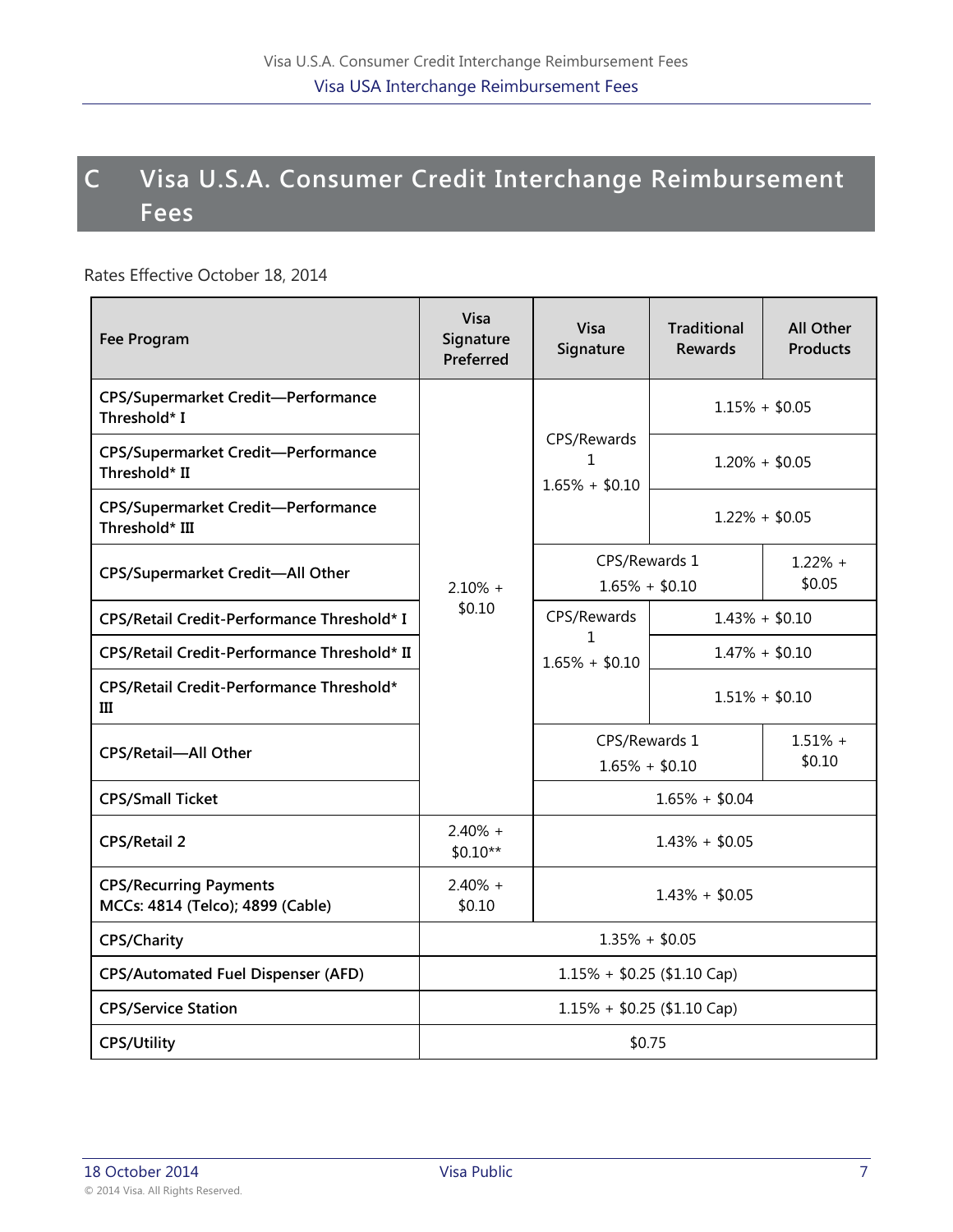| Fee Program                                                   | Visa Signature<br>Preferred                                    | <b>Visa</b><br>Signature          | <b>Traditional</b><br><b>Rewards</b> | <b>All Other</b><br><b>Products</b> |                     |
|---------------------------------------------------------------|----------------------------------------------------------------|-----------------------------------|--------------------------------------|-------------------------------------|---------------------|
| <b>CPS/Retail Key Entry</b>                                   | $2.10\% + $0.10$                                               |                                   |                                      | $1.80%$ +<br>\$0.10                 |                     |
| <b>CPS/Card Not Present</b>                                   | $2.40\% + $0.10$<br>(except for<br>B2B which<br>receives 2.10% | CPS/Rewards 2<br>$1.95\% + $0.10$ | $1.80% +$<br>\$0.10                  |                                     |                     |
| <b>CPS/e-Commerce Basic</b>                                   |                                                                |                                   |                                      | $1.80%$ +<br>\$0.10                 |                     |
| <b>CPS/e-Commerce Preferred Retail</b>                        |                                                                | $+ $0.10$                         |                                      |                                     |                     |
| <b>CPS/e-Commerce Preferred Hotel and Car</b><br>Rental       | $2.40\% + $0.10$                                               |                                   |                                      | $1.54% +$<br>\$0.10                 |                     |
| <b>CPS/e-Commerce Preferred Passenger</b><br><b>Transport</b> |                                                                |                                   |                                      | $1.70%$ +<br>\$0.10                 |                     |
| <b>CPS/Hotel and Car Rental Card Present</b>                  |                                                                |                                   | <b>EIRF</b>                          | CPS/Rewards<br>2                    | $1.54% +$<br>\$0.10 |
| <b>CPS/Hotel and Car Rental Card Not Present</b>              |                                                                |                                   |                                      | $2.30\% + $0.10$                    | $1.95% +$<br>\$0.10 |
| <b>CPS/Passenger Transport</b>                                |                                                                |                                   |                                      | $1.70%$ +<br>\$0.10                 |                     |
| <b>CPS/Restaurant</b>                                         |                                                                |                                   |                                      | $1.54% +$<br>\$0.10                 |                     |
| <b>CPS/Account Funding</b>                                    |                                                                | $2.14\% + $0.10$                  |                                      |                                     |                     |
| Electronic Interchange Reimbursement Fee<br>$(EIRF)^1$        | $2.40\% + $0.10$                                               |                                   | $2.30\% + $0.10$                     |                                     |                     |
| <b>Standard Interchange Reimbursement Fee</b>                 | $2.95\% + $0.10^2$                                             |                                   | $2.70\% + $0.10$                     |                                     |                     |

Note: Fees in this table are listed in U.S. dollars; fees are paid to cardholder financial institutions.

\* See page 9 for performance threshold criteria. \*\* MCC 6300 eligible for B2B (2.10% + \$0.10).

 $^1$  EIRF transactions from AFDs and service stations are eligible for a US \$1.10 cap.<br><sup>2</sup> Standard transactions on VSP cards from AFDs and service stations are eligible for a US \$1.10 cap.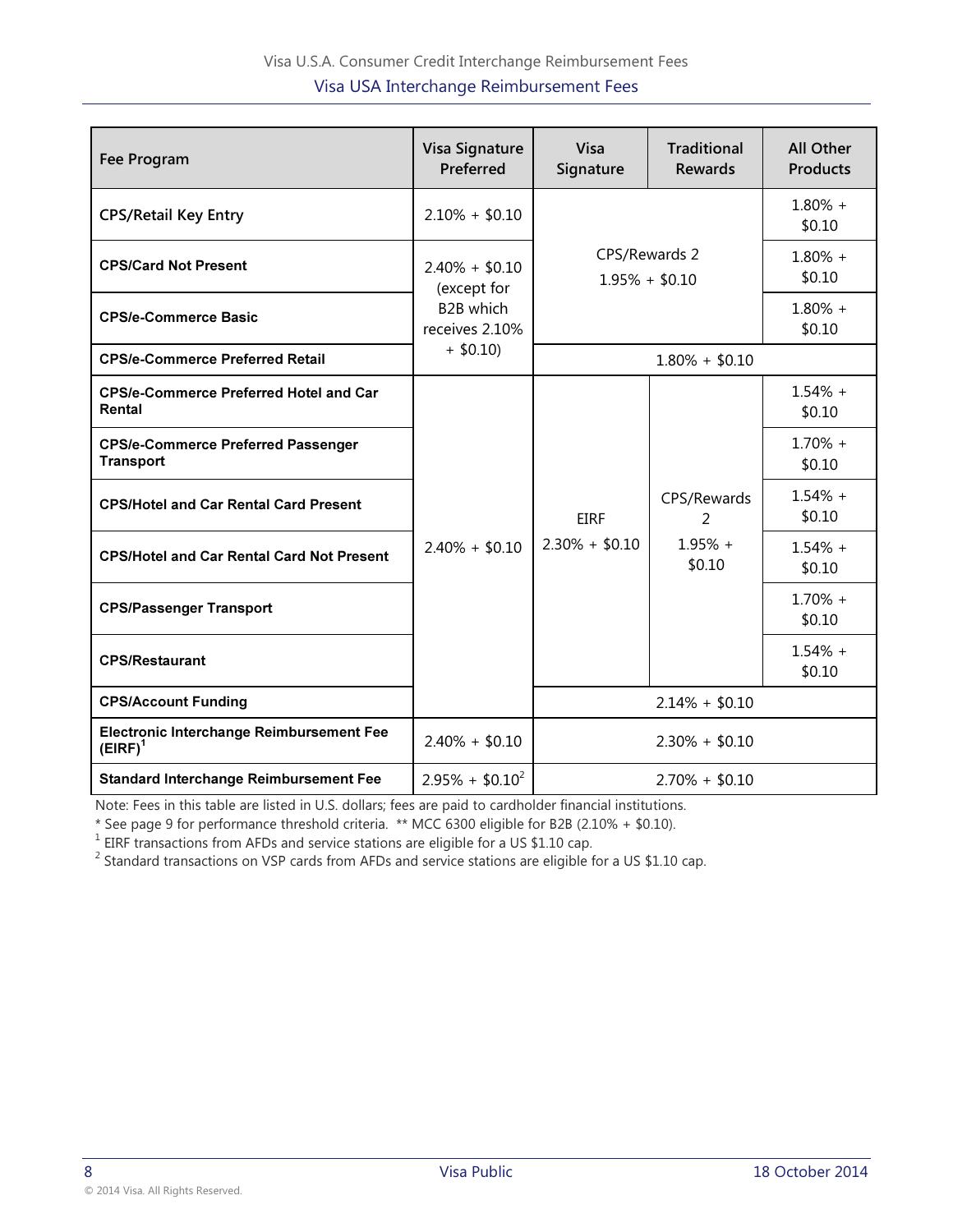### D Visa U.S.A. Credit Performance Threshold Criteria For Retail and Supermarket Categories

Effective April 12, 2014, based on 12 months of activity ending September 30, 2013

| <b>Performance Thresholds</b> | <b>Transaction</b><br>Minimum | Volume<br><b>Minimum</b> | Maximum<br>Chargeback<br>Ratio* | <b>PCI</b><br>Compliance |
|-------------------------------|-------------------------------|--------------------------|---------------------------------|--------------------------|
| Threshold I                   | 60.0 million                  | \$3.9 billion            |                                 |                          |
| Threshold II                  | 37.0 million                  | \$2.0 billion            | 0.020%                          | $\checkmark$             |
| Threshold III                 | 9.9 million                   | \$535 million            |                                 |                          |

\* Chargeback ratio calculated as a percentage of a merchant's gross transaction count.

Please reference the Visa rules for complete detail on performance threshold criteria.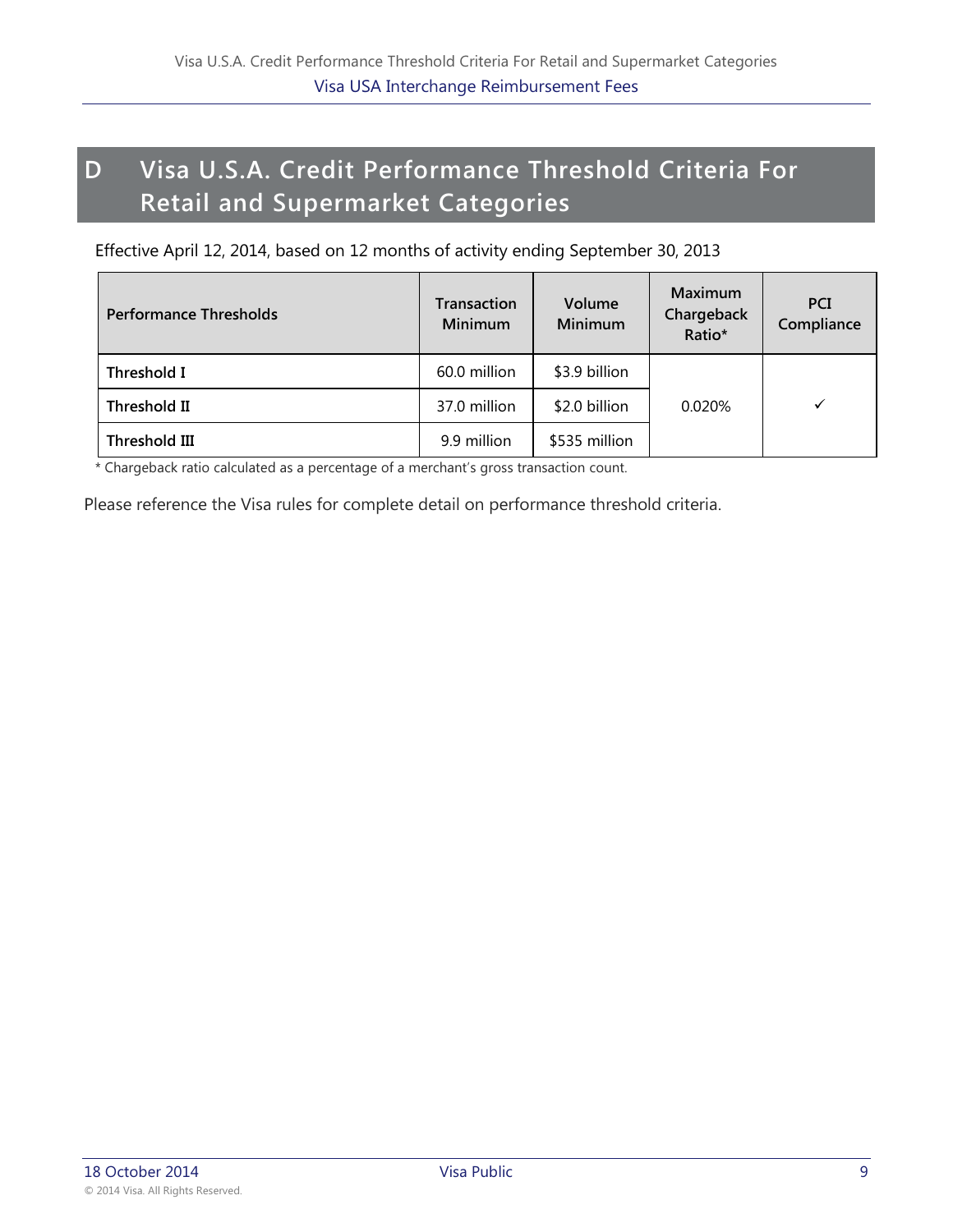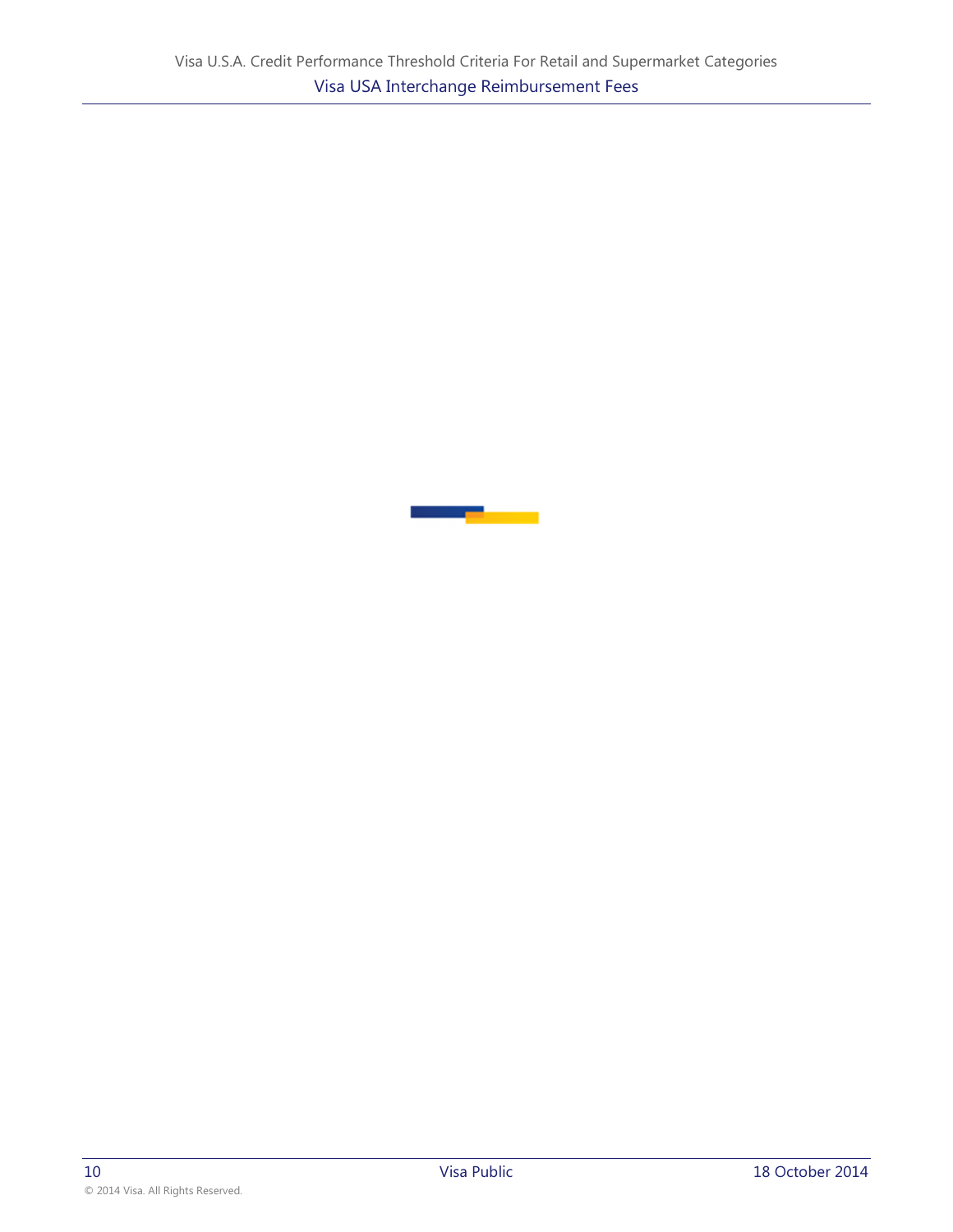## E Visa U.S.A. Corporate and Purchasing Interchange Fees

| Fee Program                                                          | Purchasing        | Corporate T&E    |
|----------------------------------------------------------------------|-------------------|------------------|
| <b>Commercial Level III</b>                                          | $1.85\% + $0.10$  | $1.85\% + $0.10$ |
| <b>Commercial Level II</b>                                           | $2.05\% + $0.10$  | $2.05\% + $0.10$ |
| <b>Commercial Business-to-Business</b>                               | $2.55\% + $0.10$  | $2.55\% + $0.10$ |
| <b>Commercial Retail</b>                                             | $2.50\% + $0.10$  | $2.50\% + $0.10$ |
| <b>Commercial Card Not Present</b>                                   | $2.65\% + $0.10$  | $2.65\% + $0.10$ |
| <b>Commercial Travel Service</b>                                     | $2.55\% + $0.10$  | $2.55\% + $0.10$ |
| <b>Commercial Electronic Interchange Reimbursement</b><br>(EIRF) Fee | $2.95\% + $0.10$  | $2.95\% + $0.10$ |
| <b>Commercial Standard Interchange Reimbursement Fee</b>             | $2.95\% + $0.10$  | $2.95\% + $0.10$ |
| Government-to-Government (G2G)                                       | $1.65\% + $0.10$  | na               |
| <b>GSA Large Ticket</b>                                              | $1.20\% + $39.00$ | na               |
| <b>Visa Purchasing Large Ticket</b>                                  | $1.45\% + $35.00$ | na               |

| Visa Large Purchase Advantage<br>Fee Program | Applicable Interchange Rate      |
|----------------------------------------------|----------------------------------|
|                                              | <b>Card Present Transactions</b> |
| <b>All Ticket Sizes</b>                      | Visa Purchasing card rates apply |
| <b>Card Not Present Transactions</b>         |                                  |
| \$10,000 or less                             | Visa Purchasing card rates apply |
| $$10,000.01 - $25,000$                       | $0.70\% + $49.50$                |
| $$25,000.01 - $100,000$                      | $0.60\% + $52.50$                |
| $$100,000.01 - $500,000$                     | $0.50\% + $55.50$                |
| Greater than \$500,000                       | $0.40\% + $58.50$                |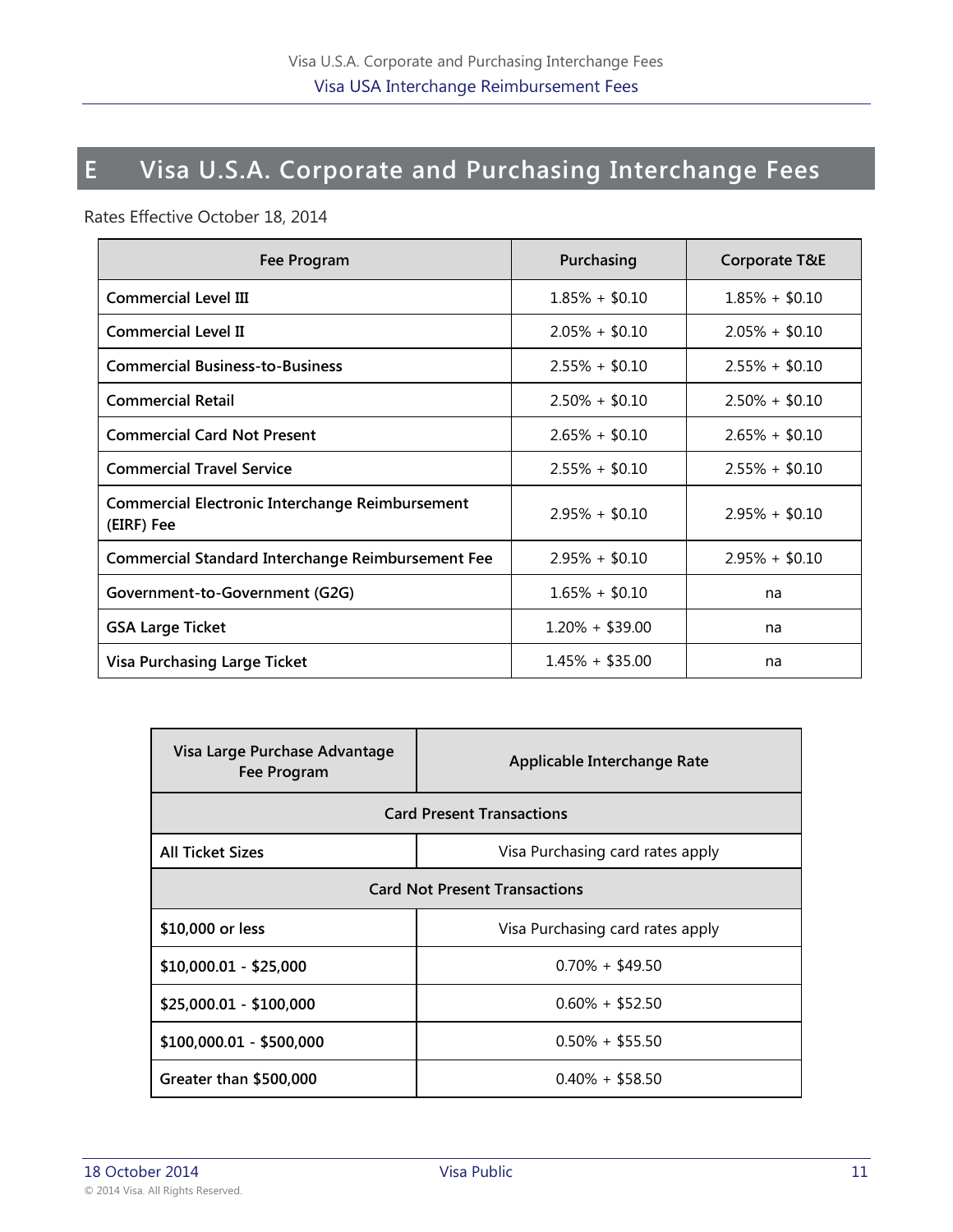### F Visa U.S.A. Corporate and Purchasing Prepaid Exempt and Regulated Interchange Reimbursement Fees

Rates Effective October 18, 2014

| Fee Program                                               | <b>EXEMPT</b><br><b>Visa Corporate</b><br>Prepaid / Visa<br><b>Business</b> | <b>EXEMPT</b><br><b>Visa</b><br>Purchasing<br>Prepaid | <b>REGULATED</b><br><b>Visa</b><br>Commercial<br>Prepaid |
|-----------------------------------------------------------|-----------------------------------------------------------------------------|-------------------------------------------------------|----------------------------------------------------------|
| <b>Standard</b>                                           | $2.95\% + $0.10$                                                            | $2.95\% + $0.10$                                      | $0.05\% + $0.21*$                                        |
| <b>Card Present</b>                                       | $2.15% + $0.10$                                                             | $2.15\% + $0.10$                                      | $0.05\% + $0.21*$                                        |
| <b>Card Not Present</b>                                   | $2.65\% + $0.10$                                                            | $2.65\% + $0.10$                                      | $0.05\% + $0.21*$                                        |
| Visa Purchasing Prepaid Large Ticket                      | na                                                                          | $1.45\% + $35.00$                                     | $0.05\% + $0.21*$                                        |
| <b>Business Utilities (Visa Business</b><br>Prepaid Only) | \$1.50                                                                      | na                                                    | $0.05\% + $0.21*$                                        |

Note: Fees in this table are listed in U.S. dollars; fees are paid to cardholder financial institutions.

\* Issuers that certify to Visa their compliance with the interim fraud prevention standards will receive an additional US \$0.01.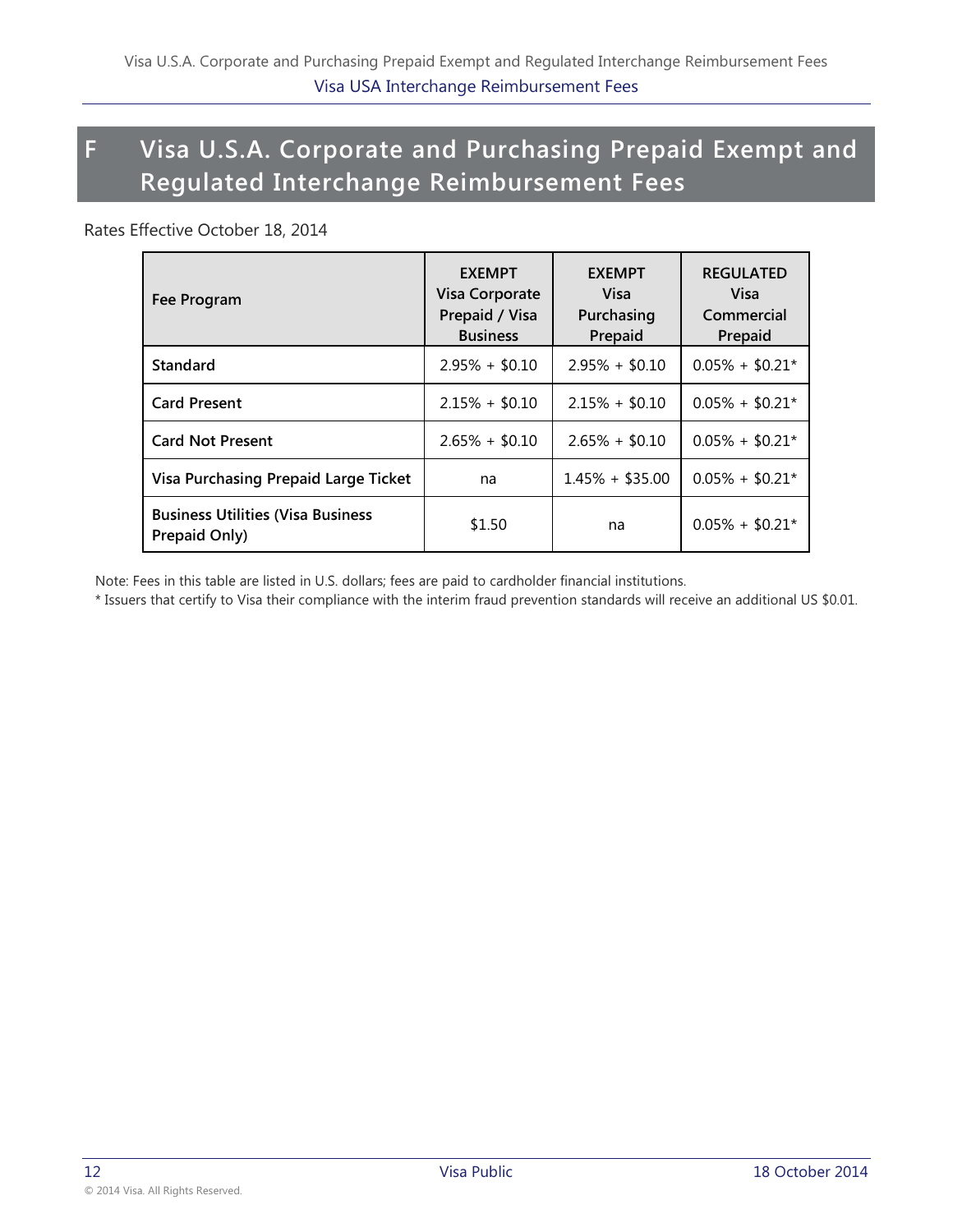### G Visa U.S.A. Business (excluding Prepaid) Interchange Reimbursement Fees

Rates Effective October 18, 2014

| <b>Business Credit Fee Program</b>                                        | <b>Business Credit</b> | <b>Business Credit</b><br>Enhanced | Signature<br><b>Business Credit</b> |
|---------------------------------------------------------------------------|------------------------|------------------------------------|-------------------------------------|
| <b>Business Level II</b>                                                  | $2.05\% + $0.10$       | $2.05\% + $0.10$                   | $2.05\% + $0.10$                    |
| <b>Business Business-to-Business</b>                                      | $2.10\% + $0.10$       | $2.25\% + $0.10$                   | $2.40\% + $0.10$                    |
| <b>Business Retail</b>                                                    | $2.20\% + $0.10$       | $2.30\% + $0.10$                   | $2.40\% + $0.10$                    |
| <b>Business Card Not Present</b>                                          | $2.25\% + $0.10$       | $2.45\% + $0.15$                   | $2.60\% + $0.20$                    |
| <b>Business Electronic Interchange</b><br><b>Reimbursement (EIRF) Fee</b> | $2.40\% + $0.10$       | $2.75\% + $0.15$                   | $2.85\% + $0.20$                    |
| <b>Business Standard Interchange</b><br><b>Reimbursement Fee</b>          | $2.95\% + $0.20$       | $2.95\% + $0.20$                   | $2.95\% + $0.20$                    |
| <b>Business Utility Program</b>                                           | \$1.50                 | \$1.50                             | \$1.50                              |

| <b>Business Debit Fee Program</b>                      | <b>EXEMPT</b><br><b>Business Debit</b> | <b>REGULATED</b><br><b>Business Debit</b> |
|--------------------------------------------------------|----------------------------------------|-------------------------------------------|
| <b>Business Debit, Card Present</b>                    | $1.70\% + $0.10$                       | $0.05\% + $0.21*$                         |
| <b>Business Debit, Card Not Present</b>                | $2.45\% + $0.10$                       | $0.05\% + $0.21*$                         |
| <b>Business Debit, Standard</b>                        | $2.95\% + $0.10$                       | $0.05\% + $0.21*$                         |
| <b>Business Utility Program, Card Not Present Only</b> | \$1.50                                 | $0.05\% + $0.21*$                         |

Note: Fees in this table are listed in U.S. dollars; fees are paid to cardholder financial institutions.

\* Issuers that certify to Visa their compliance with the interim fraud prevention standards will receive an additional US \$0.01.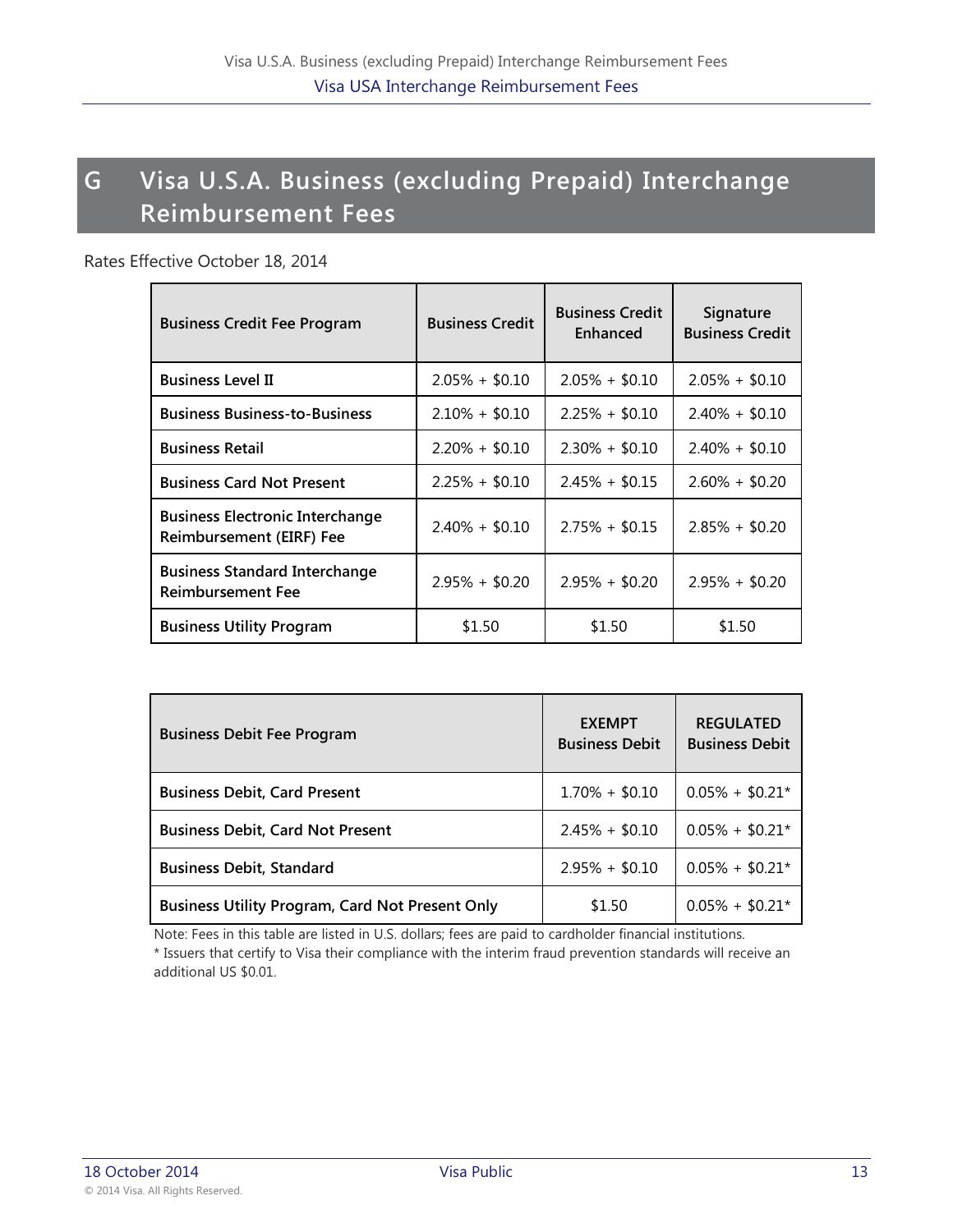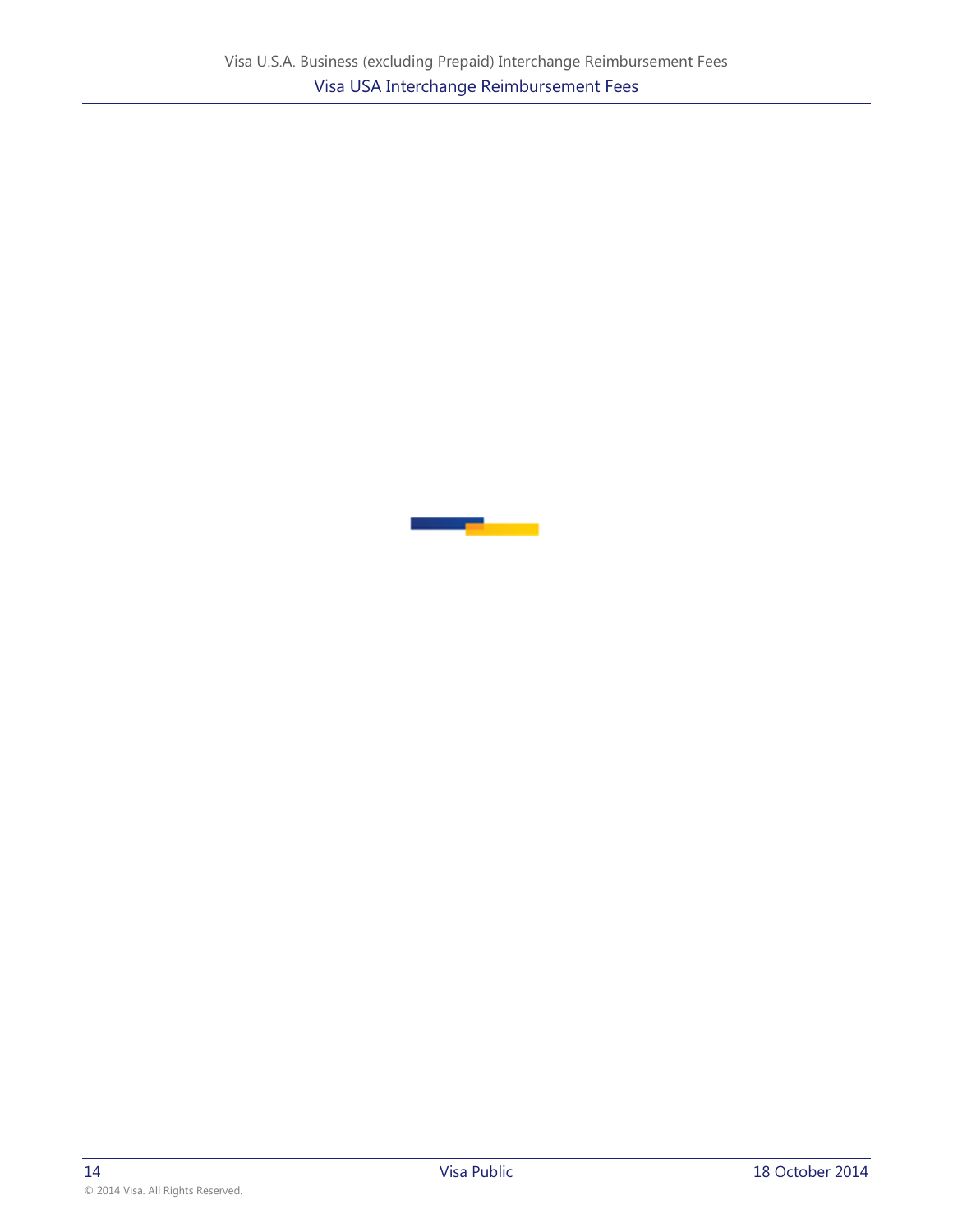### H Visa U.S.A. Other Transactions Interchange Reimbursement Fees

| <b>Credit Voucher Transactions</b>                                                                                |        |  |  |  |
|-------------------------------------------------------------------------------------------------------------------|--------|--|--|--|
| Passenger Transport Service Category-Credit                                                                       | 2.33%  |  |  |  |
| Non-Passenger Transport-Consumer Credit                                                                           | 1.76%  |  |  |  |
| Non-Passenger Transport-Corporate and Business Card                                                               | 2.35%  |  |  |  |
| Mail/Phone Order and eCommerce Merchants-Consumer Credit                                                          | 2.05%  |  |  |  |
| Credit Voucher-Debit                                                                                              | 0.00%  |  |  |  |
| Non-Passenger Transport-Non GSA Purchasing Transactions                                                           |        |  |  |  |
| $$0 - $10,000$                                                                                                    | 2.40%  |  |  |  |
| \$10,000.01 - \$25,000                                                                                            | 2.30%  |  |  |  |
| \$25,000.01 - \$100,000                                                                                           | 2.20%  |  |  |  |
| \$100,000.01 - \$500,000                                                                                          | 2.00%  |  |  |  |
| \$500,000.01 +                                                                                                    | 1.80%  |  |  |  |
| Non-Passenger Transport-GSA Purchasing Transactions                                                               |        |  |  |  |
| $$0 - $10,000$                                                                                                    | 2.35%  |  |  |  |
| $$10,000.01 - $25,000$                                                                                            | 2.15%  |  |  |  |
| \$25,000.01 - \$100,000                                                                                           | 2.00%  |  |  |  |
| $$100,000.01 +$                                                                                                   | 1.80%  |  |  |  |
| <b>Visa Prepaid Load Service Network</b>                                                                          |        |  |  |  |
| Visa Prepaid Load Network Interchange Reimbursement Fee                                                           | \$0.05 |  |  |  |
| Visa Money Transfer (Interchange fees are paid by institution initiating transaction to<br>recipient institution) |        |  |  |  |
| Visa Money Transfer Original Credit<br>\$0.10                                                                     |        |  |  |  |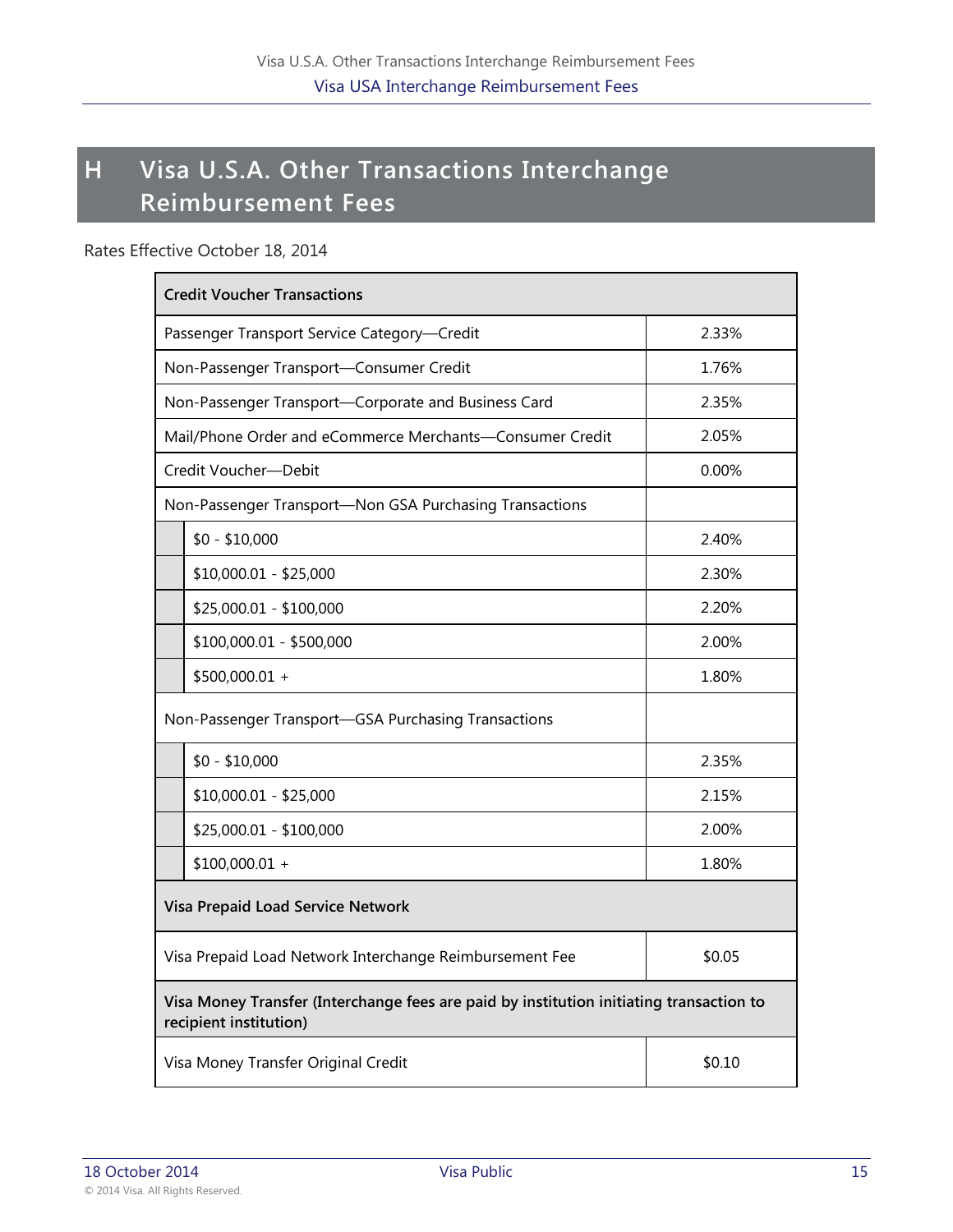| Cash Disbursement Transactions (Interchange payable from Issuer to Acquirer, in U.S.<br>Dollars) |        |  |  |
|--------------------------------------------------------------------------------------------------|--------|--|--|
| ATM Cash Disbursement Reimbursement Fee-Level 1                                                  | \$0.35 |  |  |
| ATM Cash Disbursement Reimbursement Fee-Level 2                                                  | \$0.42 |  |  |
| ATM Cash Disbursement Reimbursement Fee-Level 3                                                  | \$0.50 |  |  |
| Manual Cash Disbursement Reimbursement Fee                                                       | \$2.00 |  |  |

Note: Fees in this table are listed in U.S. dollars; fees are paid to merchant financial institutions, except as noted.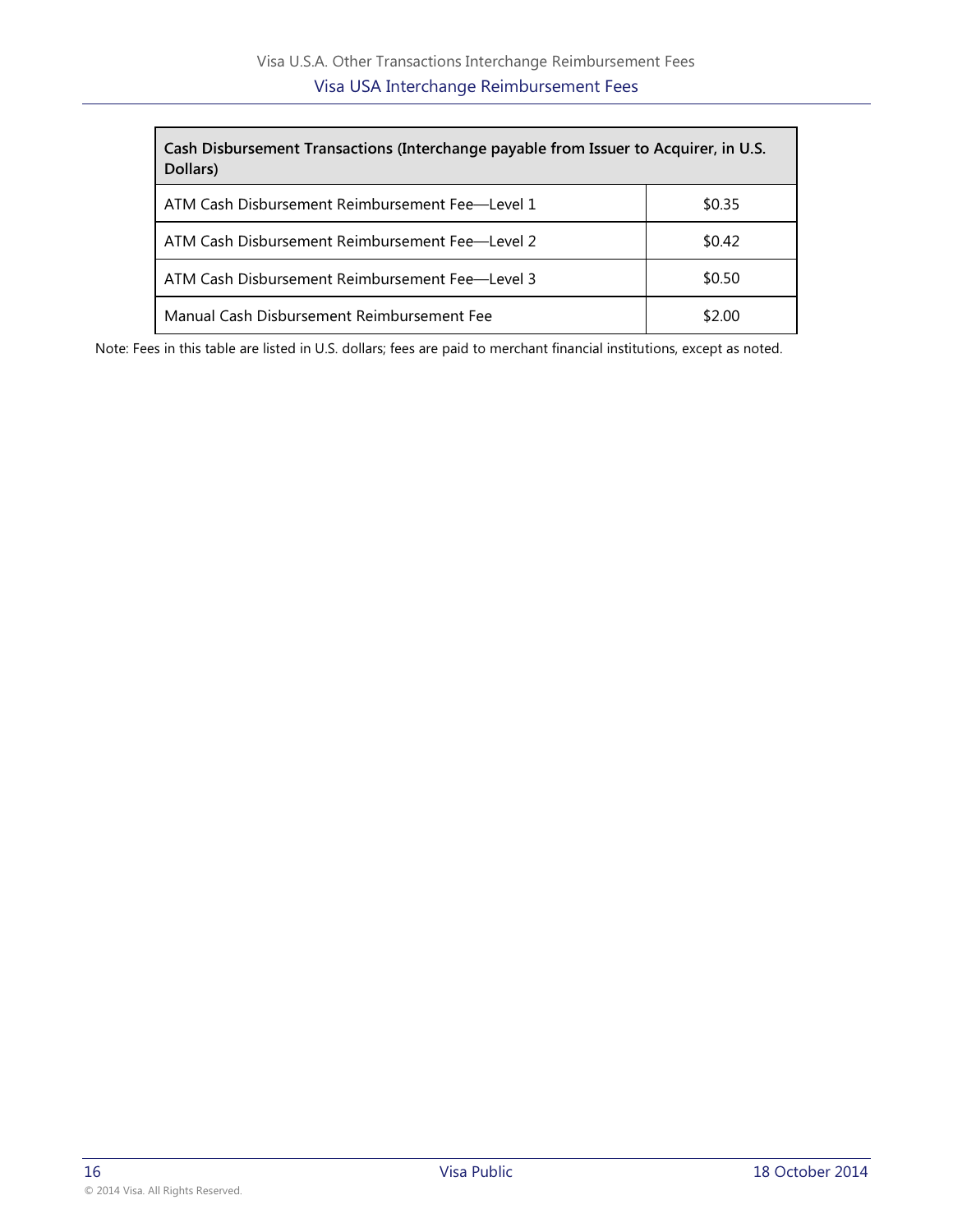### I Visa U.S.A. International Transactions† Interchange Reimbursement Fees

Rates Effective October 18, 2014

† Visa cards used at a U.S. merchant but issued outside the U.S.

| <b>Industry Fee Program</b>                                                                               | Visa Classic /<br>Visa Gold /<br>Electron | Visa Signature /<br>Visa Premium <sup>1</sup> | Visa Infinite <sup>2</sup> | All Visa<br>Commercial<br><b>Products</b> |  |  |
|-----------------------------------------------------------------------------------------------------------|-------------------------------------------|-----------------------------------------------|----------------------------|-------------------------------------------|--|--|
| <b>Interregional Regulated Debit</b>                                                                      | $0.05\% + $0.21*$                         |                                               |                            |                                           |  |  |
| Airline                                                                                                   | 1.10%                                     | 1.80%                                         | 1.97%                      | 2.00%                                     |  |  |
| Contact Chip Incentive Rates <sup>3</sup>                                                                 |                                           |                                               |                            |                                           |  |  |
| <b>Issuer Chip Card</b>                                                                                   | 1.20%                                     | 1.80%                                         | 1.97%                      | 2.00%                                     |  |  |
| Secure eCommerce Incentive Rates                                                                          |                                           |                                               |                            |                                           |  |  |
| Secure eCommerce Transaction <sup>4</sup>                                                                 | 1.44%                                     | 1.80%                                         | 1.97%                      | 2.00%                                     |  |  |
| <b>Electronic and Standard Programs</b>                                                                   |                                           |                                               |                            |                                           |  |  |
| Electronic                                                                                                | 1.10%                                     | 1.80%                                         | 1.97%                      | 2.00%                                     |  |  |
| Standard                                                                                                  | 1.60%                                     | 1.80%                                         | 1.97%                      | 2.00%                                     |  |  |
| Original Credits (Interchange payable from sending institution to receiving institution, in U.S. Dollars) |                                           |                                               |                            |                                           |  |  |
| Original Credit                                                                                           | \$0.49                                    |                                               |                            |                                           |  |  |
| Visa Money Transfer Fast Funds                                                                            | \$0.89                                    |                                               |                            |                                           |  |  |